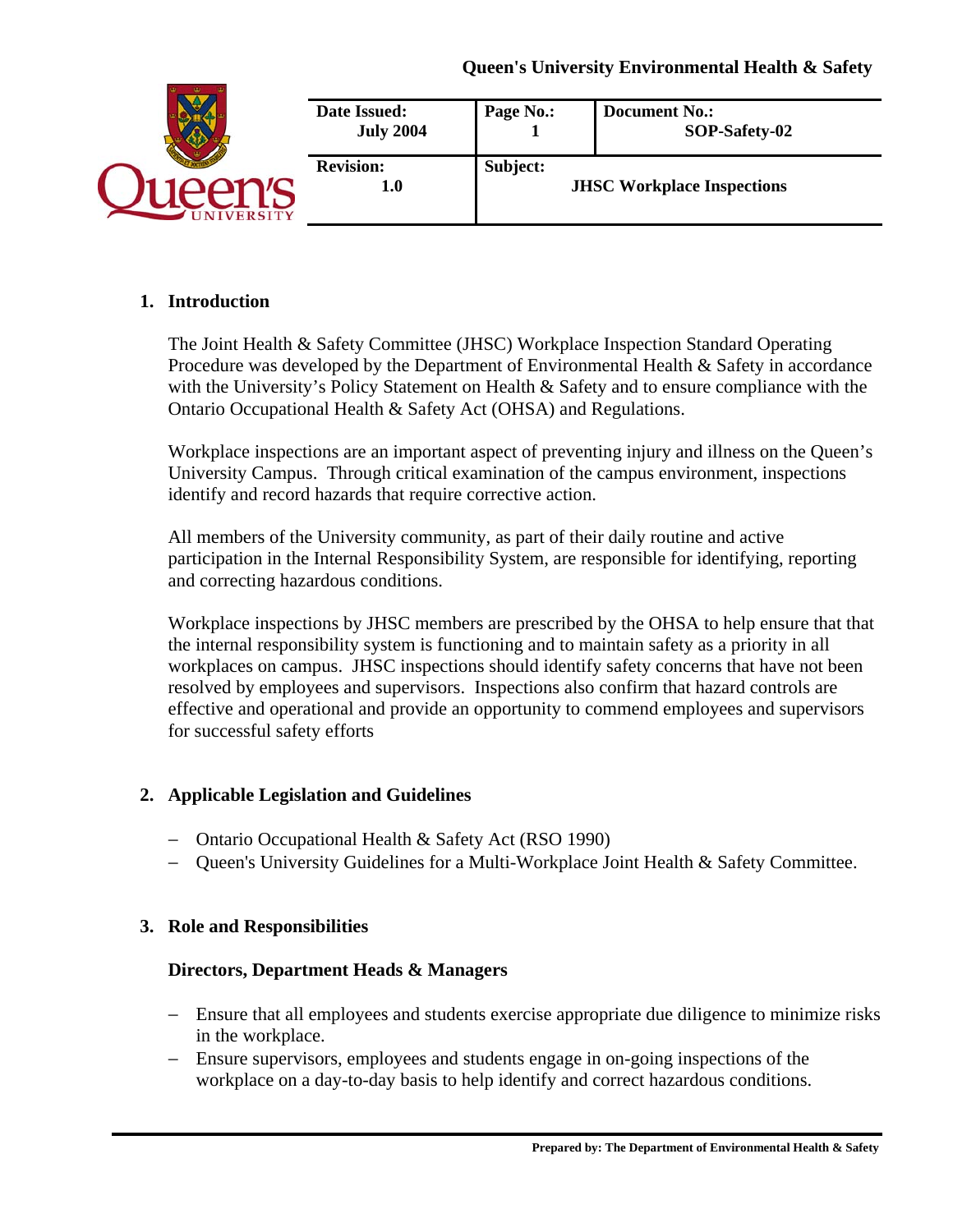| Date Issued:<br><b>July 2004</b> | Page No.: | <b>Document No.:</b><br>SOP-Safety-02 |
|----------------------------------|-----------|---------------------------------------|
| <b>Revision:</b><br>1.0          | Subject:  | <b>JHSC Workplace Inspections</b>     |

- − In accordance with the Ontario OHSA, respond, in writing, to recommendations made by the JHSC within 21 days.
- − Ensure that JHSC members are provided with the resources they require to conduct workplace inspections in the area(s) under his/her authority.

## **Supervisors**

- − Exercise appropriate due diligence to minimize risks in the workplaces under their supervision.
- − Conduct day-to-day inspections of the workplace to identify and eliminate hazards.
- − Cooperate with employee and students to eliminate hazards and resolve safety issues and concerns.
- − Prioritize safety concerns that need to be reported to the department head, director or manager for corrective action.
- − Cooperate with JHSC members during workplace inspections.

## **Employees and Students**

- − Engage in on-going inspections of the workplace on a day-to-day basis.
- − Take action to correct hazardous situations or report hazardous situations to a supervisor.
- − Cooperate with JHSC members during workplace inspections.

# **Joint Health & Safety Committees**

- − Comply with the requirements of the JHSCs outlined in the Ontario Occupational Health & Safety Act and the Queen's University Guidelines for a Multi-Workplace Joint Health and Safety Committee.
- − Cooperate with department, employees and students to help eliminate hazards in the workplace.

## **Department of Environmental Health & Safety**

- − Provide support to the JHSCs.
- − Follow up on issues, determined to be outstanding by the Joint Health & Safety Committees, in accordance with the Internal Responsibility System outlined in the Queen's University Health and Safety Management System.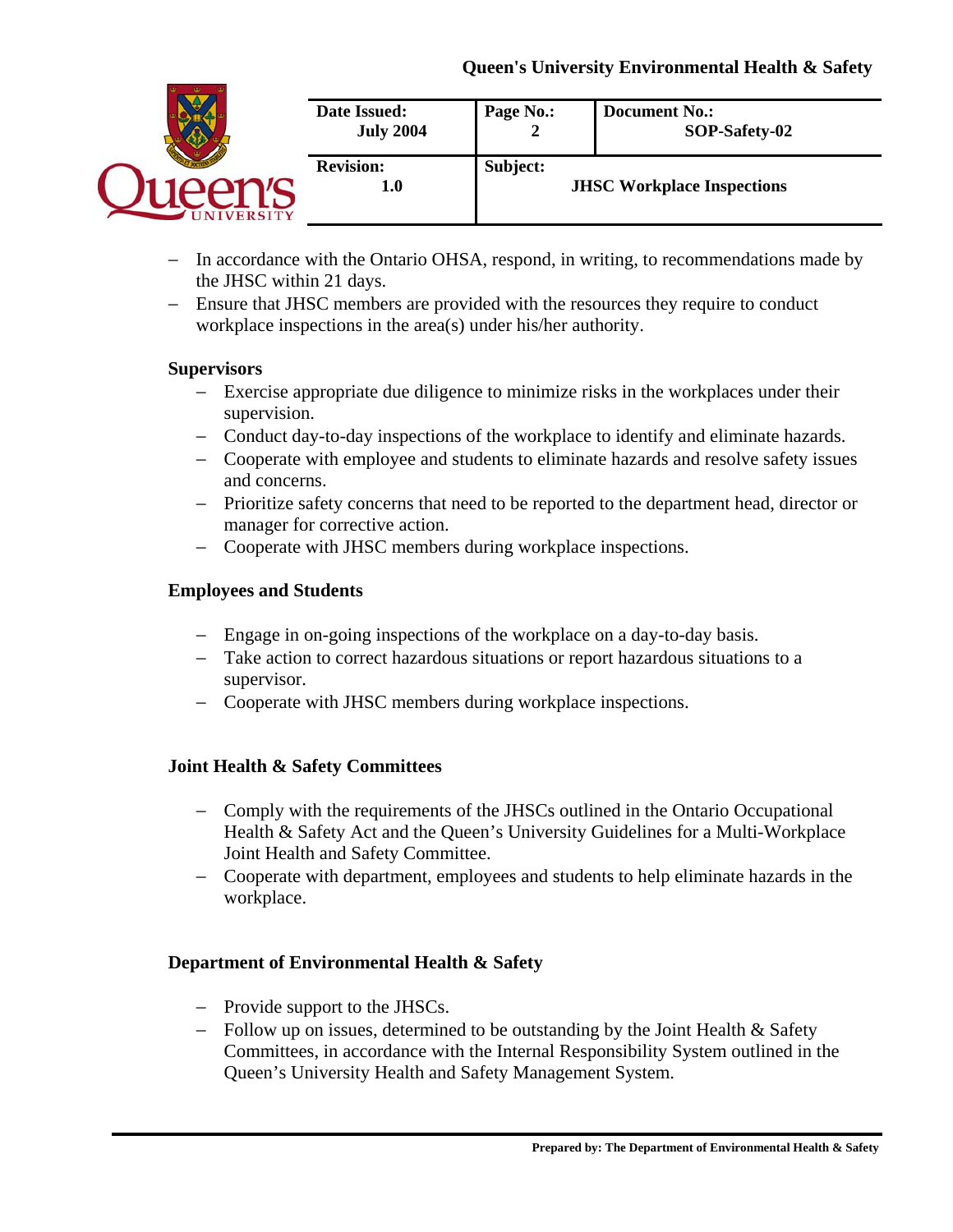|                        | Date Issued:<br><b>July 2004</b> | Page No.: | <b>Document No.:</b><br>SOP-Safety-02 |
|------------------------|----------------------------------|-----------|---------------------------------------|
| <b><i>IVERSITY</i></b> | <b>Revision:</b><br>1.0          | Subject:  | <b>JHSC Workplace Inspections</b>     |

## **4. Inspection Frequency**

In accordance with the OHSA and the conditions of the Queen's University Guidelines for a Multi-Workplace Joint Health and Safety Committee, the work environment shall be inspected yearly with part of the workplace being inspected monthly according to a written schedule determined by the JHSC.

## **5. Inspection Process**

#### **Inspection Teams**

In accordance with the OHSA, inspections must be performed by an employee member of the committee. A management representative of the committee may accompany the employee representative and inspect the work environment as a team.

Inspections by the JHSC should be conducted with the Safety Officer for the respective department.

Whenever possible, the supervisor of the area(s) being inspected should be invited to participate in the inspection process. The supervisor of the area will have important information for the inspection team. However, the supervisor should not act as a tour guide and the inspection team must remain independent, visit locations of interest to them and make uninfluenced observations and recommendations.

#### **Inspection Principals**

When conducting inspections, the following basic principles can be applied:

- Draw attention to the presence of any immediate danger -- other items can await the final report.
- Shut down and "lock out" any hazardous items which cannot be brought to a safe operating standard until repaired.
- Do not operate equipment. Ask the operator for a demonstration. If the operator of any piece of equipment does not know what dangers may be present, this is cause for concern.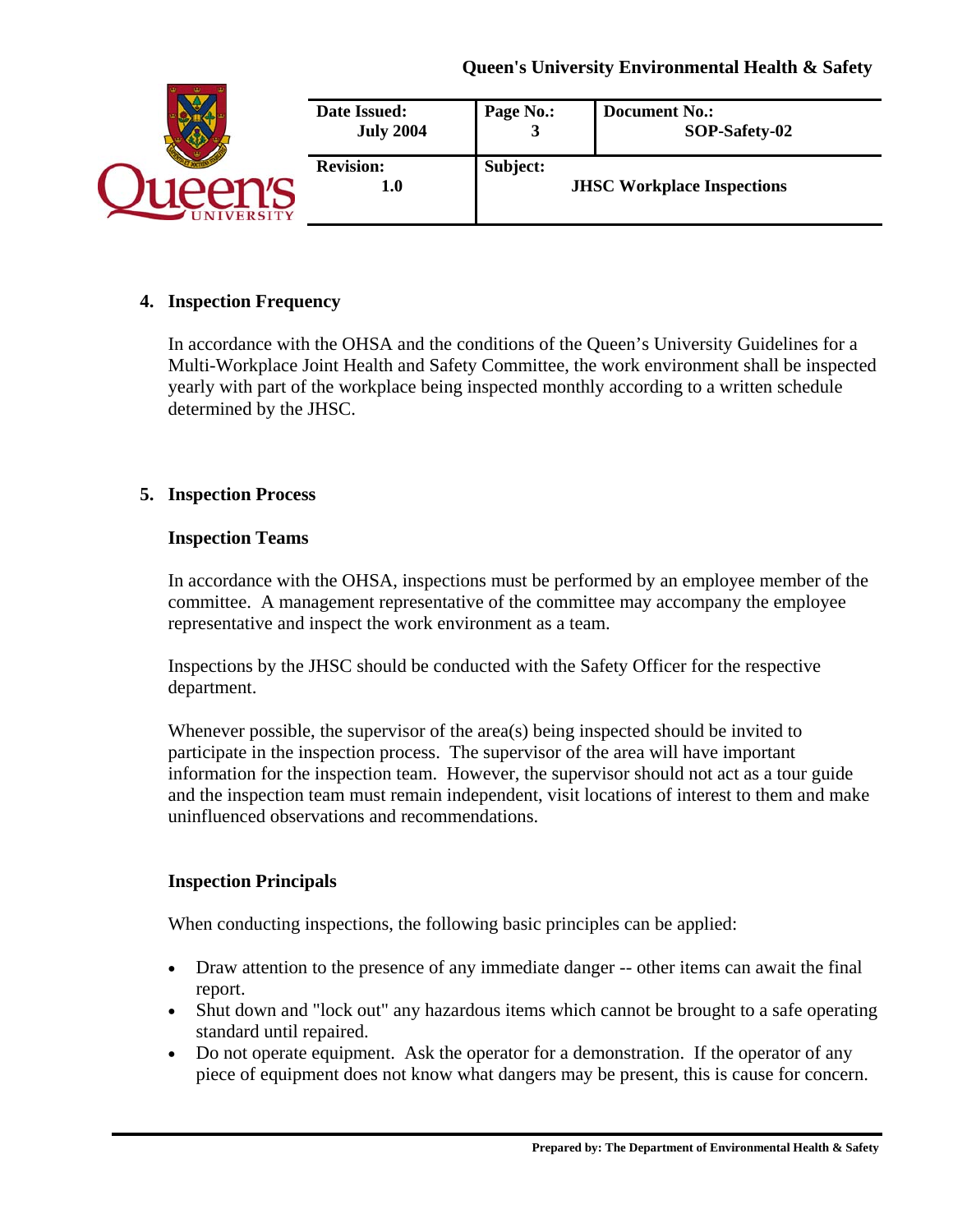|                | Date Issued:<br><b>July 2004</b> | Page No.: | <b>Document No.:</b><br>SOP-Safety-02 |
|----------------|----------------------------------|-----------|---------------------------------------|
| <b>VERSITY</b> | <b>Revision:</b><br>1.0          | Subject:  | <b>JHSC Workplace Inspections</b>     |

- Never ignore any item because you do not have knowledge to make an accurate judgment of safety. Consult with other committee members or the Department of Environmental Health & Safety.
- Look up, down, around and inside. Be methodical and thorough. Do not spoil the inspection with a "once - over - lightly" approach.
- Clearly describe each hazard and its exact location in your rough notes. Allow "on-thespot" recording of all findings before they are forgotten. Record what you have or have not examined in case the inspection is interrupted.
- Ask questions, but do not unnecessarily disrupt work activities. This may interfere with efficient assessment of the job function and may also create a potentially hazardous situation.
- Consider the static (stop position) and dynamic (in motion) conditions of the item you are inspecting. If a machine is shut down, consider postponing the inspection until it is functioning again.
- Discuss as a group, "Can any problem, hazard or accident generate from this situation when looking at the equipment, the process or the environment?" Determine what corrections or controls are appropriate.
- Do not try to detect all hazards simply by relying on your senses or by looking at them during the inspection. It may be necessary to recommend that monitor equipment be used to measure the levels of exposure to chemicals, noise, radiation or biological agents.

Take immediate action as needed. When permanent correction takes time, take any temporary measures you can, such as roping off the area, tagging out equipment or posting warning signs.

Even though a supervisor may interpret reporting as a criticism, committee members cannot fail to report hazards. Inspections are fact-finding, not fault-finding. Retain objectivity and maintain an attitude that is firm, friendly, and fair.

An employee, student or supervisor may request the committee members to recommend new equipment, and changes in workload and jobs. Record any recommendation that deals with worker health and safety in the notes and consider them for inclusion in the report. Be careful not to promise employees, students or supervisors more than can be delivered.

If an inspection team member sees a person who seems to be working unsafely, ask the supervisor to have the action stopped. Ask the employee or student and supervisor why the task is done that way and for possible alternatives. The person could be working as the supervisor instructed and may be defensive. Or the inspection team member's assumption may be incorrect. It is the supervisor's job to require compliance with workplace rules and it is the inspection team member's job to inspect and report.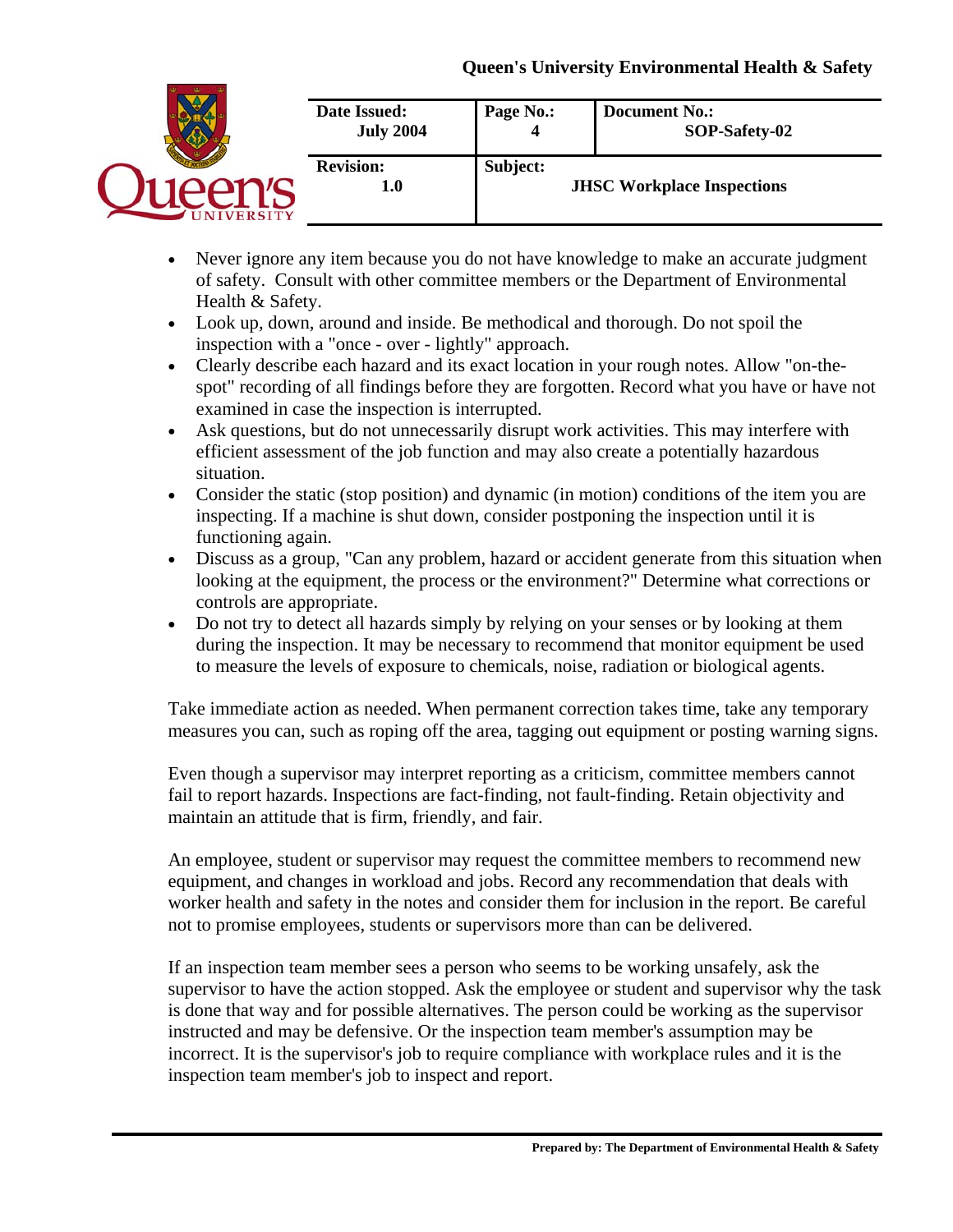| <b>ERSITY</b> | Date Issued:<br><b>July 2004</b> | Page No.:                                     | <b>Document No.:</b><br>SOP-Safety-02 |
|---------------|----------------------------------|-----------------------------------------------|---------------------------------------|
|               | <b>Revision:</b><br>1.0          | Subject:<br><b>JHSC Workplace Inspections</b> |                                       |

JHSC members should have a clipboard or note pad, and checklists for the area or items they are inspecting. They also should be allowed to proceed at their own pace.

For inspections, wear the PPE required. If you do not have PPE and cannot get any, do not enter the area. List this as a deficiency during the inspection. Re-inspect the area when PPE is provided.

# **6. Reporting**

After inspections are completed, an inspection report must be completed. The report must include the Department name or area inspected, the date, the names of the inspection team, and the name(s) of the Departmental representative the team on the inspection.

The report must also itemize the health and safety issues identified during the inspection. The report must include a description of the issue and the mitigative measures or actions recommended by the inspection team.

Reports should be submitted to the Department as soon as possible and a copy must also be sent to the Department of Environmental Health & Safety for information purposes.

## **7. Follow-up/Monitoring**

In accordance with the Ontario OHSA, management is required to respond to recommendations made by the JHSC within 21 days. Management can respond by indicating that the item noted has been corrected, the item will be corrected using an indicated timeline or the management disagrees with the recommendation and would like to discuss the issue further.

The responses and inspection follow-up sheets submitted by management should be reviewed by the JHSC at their next meeting and a copy sent to the Department of Environmental Health & Safety for information purposes.

Items from the inspection that have not been addressed and are outstanding should be forwarded to the Director of Environmental Health & Safety. In addition, a letter indicating the inspection items that are outstanding should be sent to the Department Head, Director or Manager with a request that action be taken.